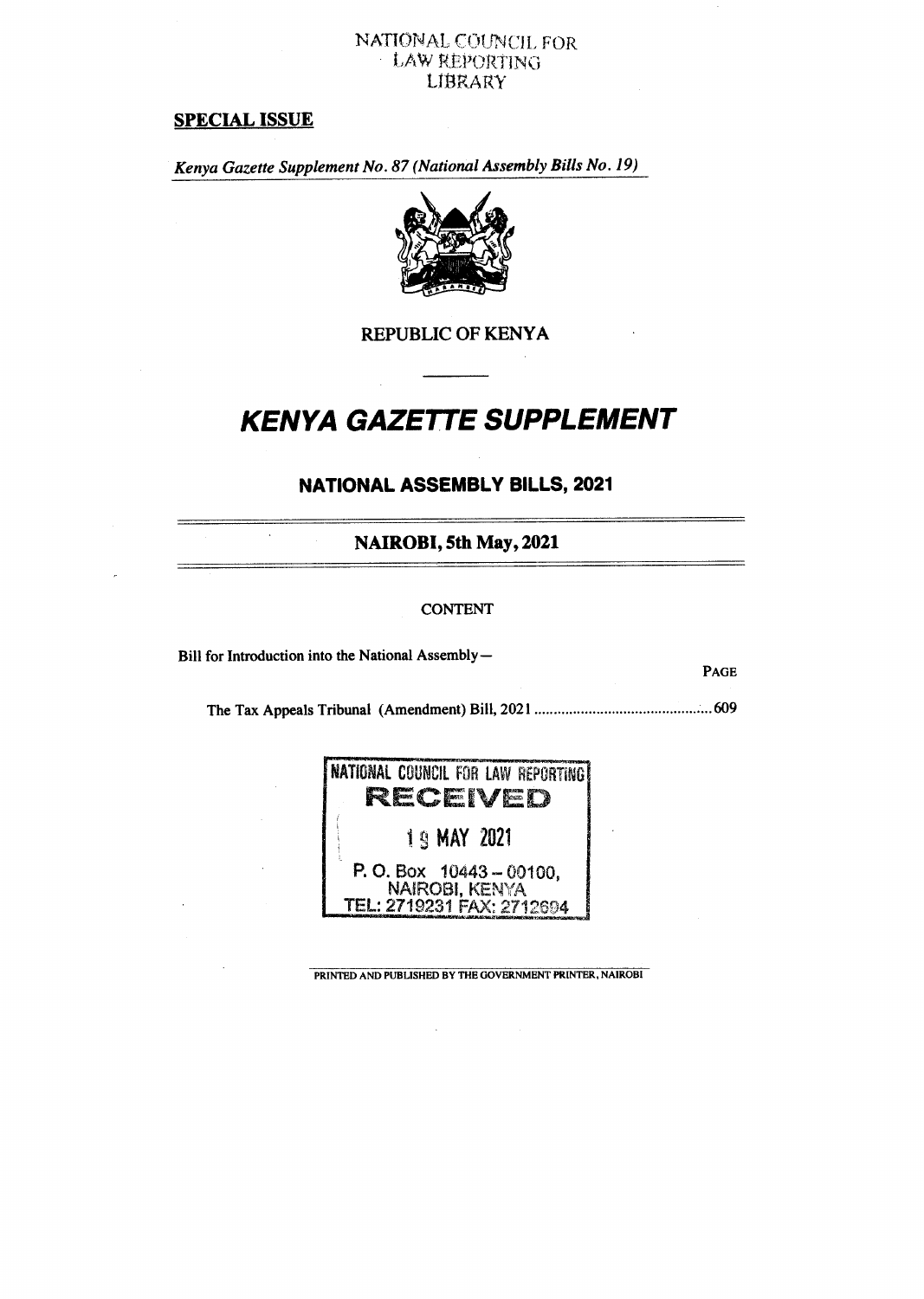## **THE TAX APPEALS TRIBUNAL (AMENDMENT) BILL, 2021**

## **A Bill for**

# **AN ACT of Parliament to amend the Tax Appeals Tribunal Act, 2013 and for connected purposes**

**ENACTED** by Parliament of Kenya, as follows-

1. This Act may be cited as the Tax Appeals Tribunal (Amendment) Act, 2021. Short title.

2. The Tax Appeals Tribunal Act (hereinafter referred as the "principal Act") is amended by repealing section 4 and substituting therefor the following—

Repeal of section 4 of Act No. 40 of 2013.

| Membership of the<br>Tribunal. |                 |  | 4. The Tribunal shall                                 |
|--------------------------------|-----------------|--|-------------------------------------------------------|
|                                |                 |  | consist of the following<br>members, appointed by the |
|                                | <b>Judicial</b> |  | Service                                               |
|                                | Commission-     |  |                                                       |

- (a) a Chairperson; and
- (b) not less than fifteen but not more than twenty<br>other members, of other members, whom not less than five and not more than<br>nine shall be shall Advocates of the High Court of Kenya.

Insertion of Sections 4A, Qualifications for 4B and 4C.

appointment.

**4A.** A person shall not be appointed a Chairperson or a member of the Tribunal under section 4 unless that person—

> (a) in case of the<br>Chairnerson is Chairperson, qualified to be appointed as a Judge of the High Court; and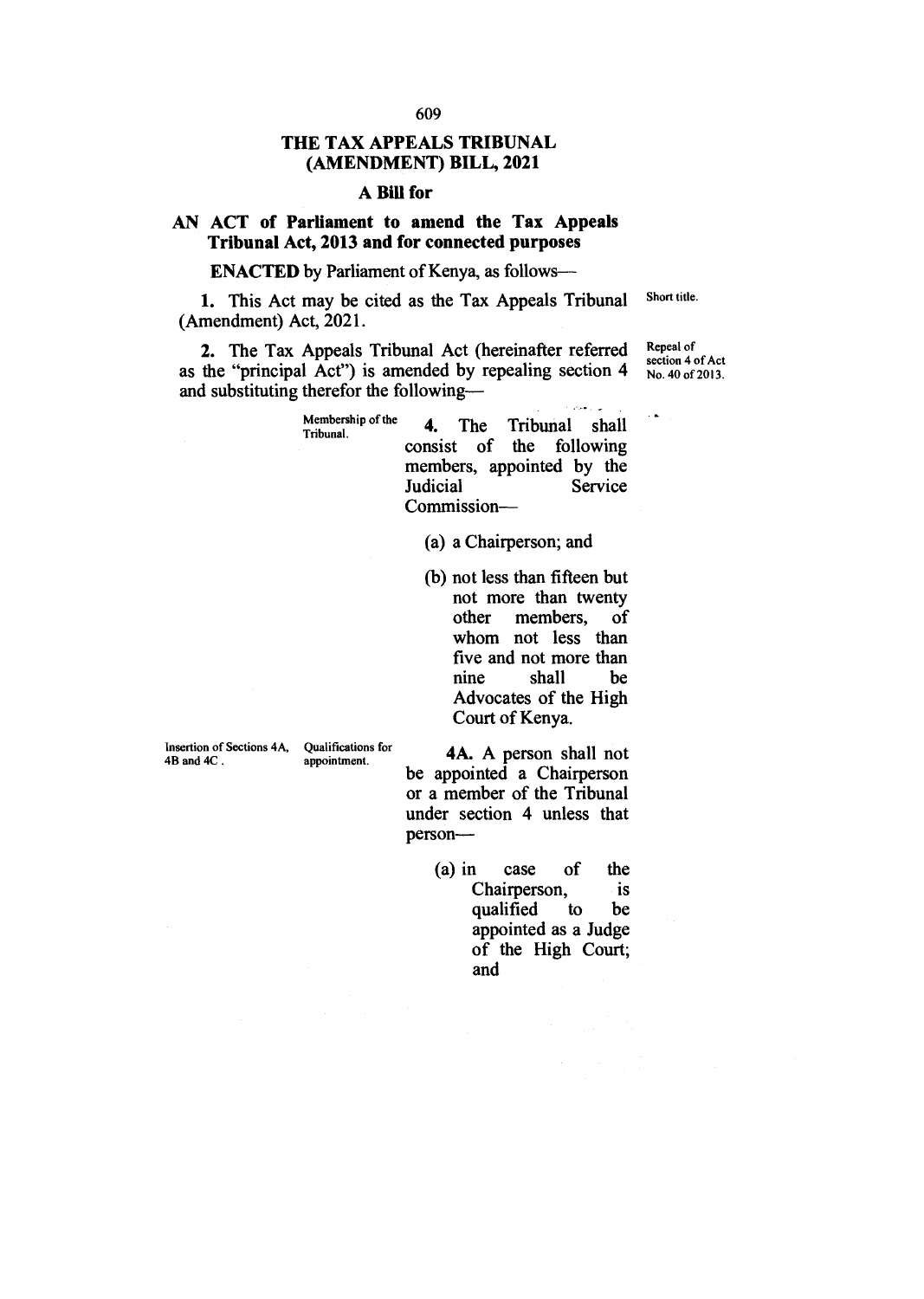- (b) in case of a member—
	- (i) is of high moral character and<br>integrity in integrity accordance with Chapter six of the Constitution;
	- (ii) has a degree in law, business, finance,<br>public finance, finance, economics, insurance or related discipline from a university recognized in Kenya or any other relevant qualification from an institution recognized in Kenya;
- (iii) has at least ten years' experience in matters relating to<br>the discipline discipline<br>to under referred subparagraph (ii);
- (iv)is not a public officer or a tax agent;
- (v) has not at any time within the preceding five years been an employee of the employee<br>Kenya **Revenue** Authority;
- (vi)has met his tax obligations;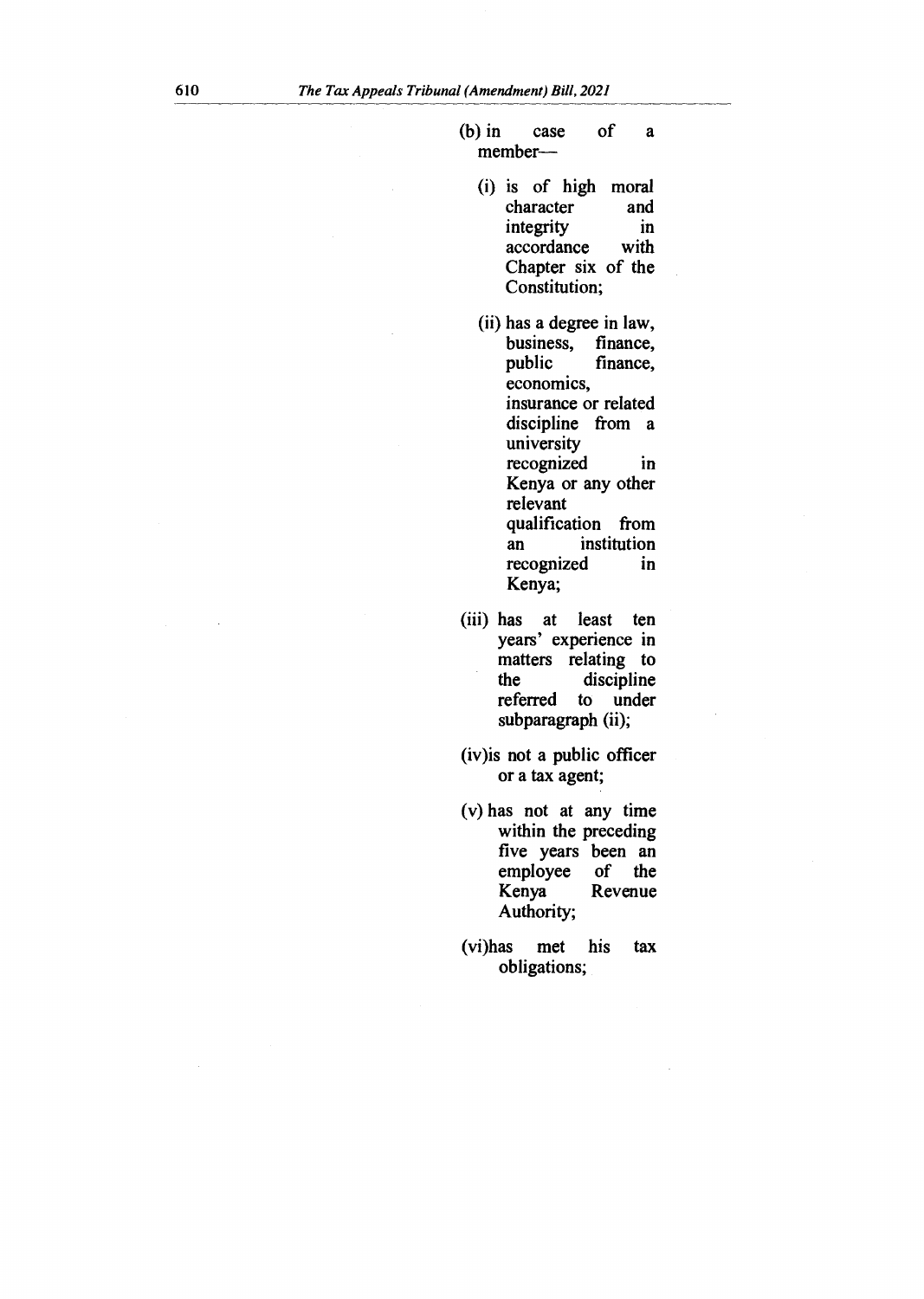- (vii) has not been convicted of an offence under any law; and
- (viii) has not been adjudged bankrupt by a court of competent jurisdiction.

Appointment procedures.

4B. (1) Within fourteen days of the occurrence of a vacancy in the office of a Chairperson or member of the Tribunal, the Judicial Service Commission shall declare the vacancy in the office of the Chairperson or a member of the Tribunal.

(2) Upon declaration of a vacancy under subsection (1), the Judicial Service Commission shall invite applications from qualified persons for the vacancy in at least two daily newspapers of national circulation.

Selection Panel.

**4C. (1)** The Judicial Service Commission shall appoint a selection panel for the purpose of selecting<br>suitable candidates for candidates appointment as Chairperson or a member of the Tribunal, as the case may be.

(2) The selection panel shall at its first meeting appoint a chairperson, a vicechairperson and determine its own procedures.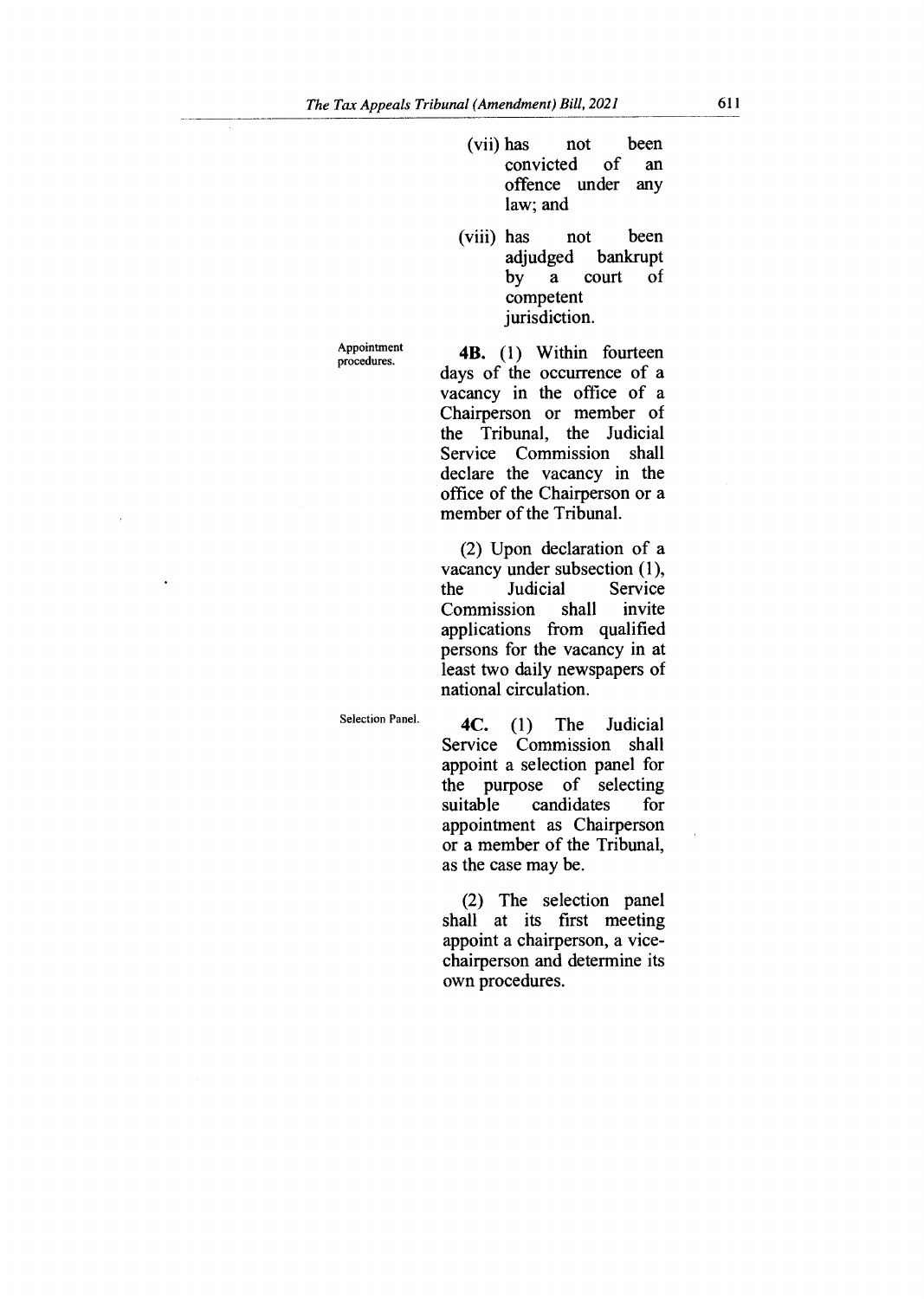(3) An application in respect of a vacancy declared under section 4B shall be submitted to the panel appointed under subsection (1).

(4) The Judicial Service Commission shall provide the selection panel with such facilities and other support as it may require for the discharge of its functions.

(5) The selection panel shall consider the<br>applications, shortlist and shortlist and publish in at least two daily<br>newspapers of national newspapers of national circulation, the names and qualifications of<br>applicants and applicants and those shortlisted seven days from the date of expiry of the time for submission of applications under section 4B.

(6) The selection panel shall interview the applicants fourteen days from the date of publication of the list of the short-listed applicants.

(7) After conducting the interviews, the selection<br>panel shall select three panel shall select three<br>persons qualified to be persons qualified appointed as Chairperson or a member of the Tribunal, for each vacant position, and submit the names to the Judicial Service Commission.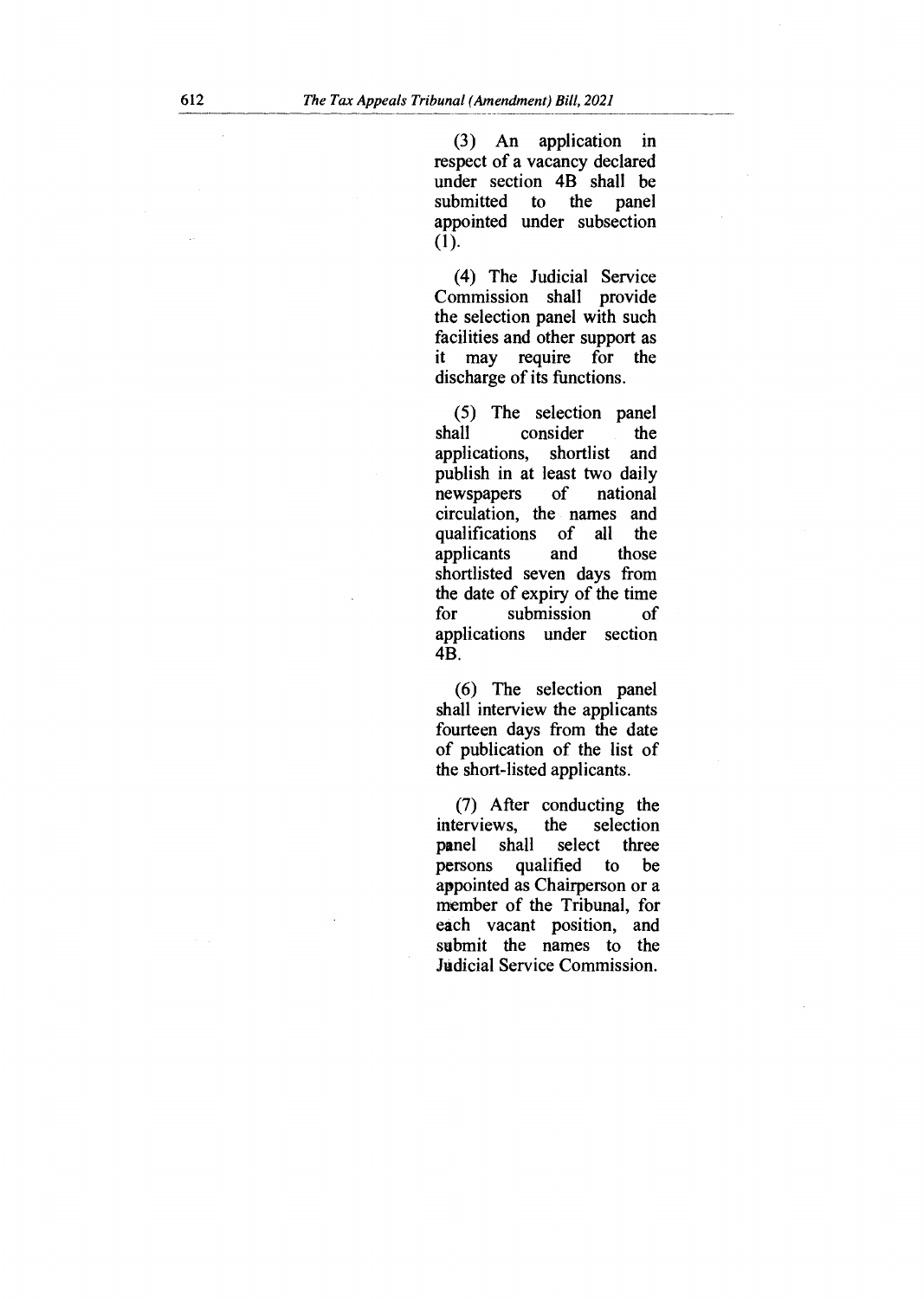(8) The Judicial Service Commission shall within seven days of receiving the names, by notice in the<br>Gazette, appoint the Gazette. Chairperson or a member of the Tribunal, as the case may be.

(9) Where the Judicial Service Commission rejects the list of names submitted under subsection (8), it shall submit a notice of rejection within seven days of receipt of the names to the selection panel giving reasons for rejection.

(10) Upon the receipt of the notice of rejection under subsection (9), the selection panel shall submit fresh<br>nominations and the nominations procedure set out in this<br>section shall, with the shall, necessary modifications, apply.

(11) Notwithstanding any provision in this section, the Judicial Service Commission, may by resolution, extend the period specified in respect of any matter under this section, by a period not exceeding fourteen days.

(12) In shortlisting, selecting or appointing the Chairperson or a member of the Tribunal, the selection panel and the Judicial Service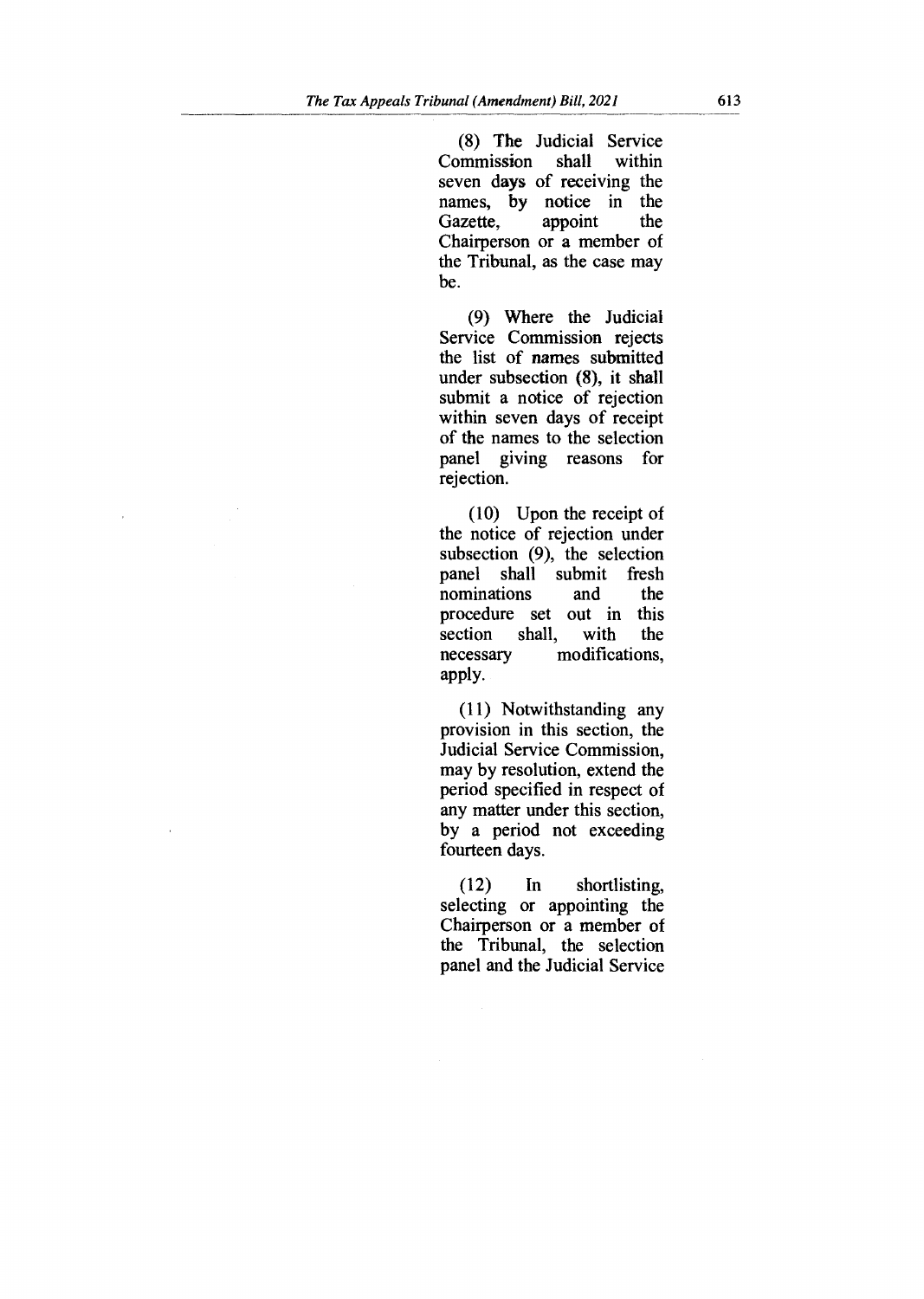Commission—

- (a) shall ensure that the nominees to the<br>Tribunal reflect the reflect interests of all sections of the society;
- (b) shall ensure equal opportunities for persons with disabilities and other marginalized communities; and
- (c) shall ensure that no more than two-thirds of the members shall be of the same gender.

3. Section 5 of the principal Act is amended—

Amendment of section 5 of No. 40 of 2013.

(a) by inserting a new subsection immediately after subsection (1) as follows—

"(1A) The Chairperson or a member of the Tribunal shall serve on a fulltime basis".

- (b) in subsection  $(2)(a)$ , by deleting the words "Cabinet Secretary" and substituting therefor the words "Judicial Service Commission";
- (c) in subsection (3), by deleting the words "Cabinet Secretary" wherever they appear and substituting therefor the words "appointing authority";
- (d) in subsection (4), by deleting the words "Cabinet Secretary" and substituting therefor the words "appointing authority";
- (e) in subsection  $(6)$ 
	- (i) by deleting the expression "subsection (3)" and substituting therefor the expression "subsection  $(4)$ "; and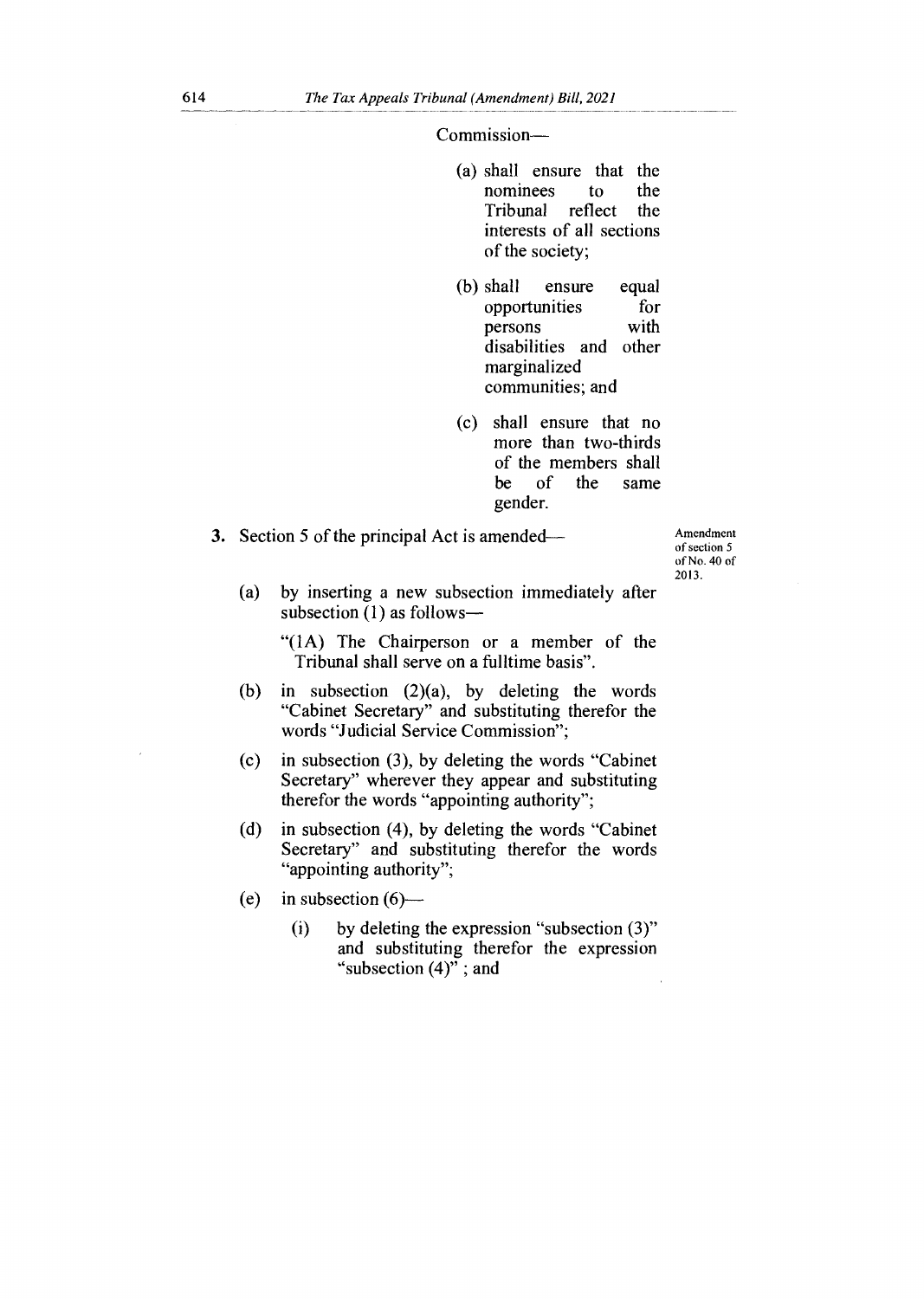(ii) by deleting the words "Cabinet Secretary" and substituting therefor the words "appointing authority".

**4.** The principal Act is amended by repealing section 7 and substituting therefor the followingRepeal of section 7 of No. 40 of 2013.

Staff of the 7. (1) There shall be a Secretary to the Tribunal who shall be competitively appointed by the Public Service Commission.

> (2) A person shall not be qualified for appointment under subsection (1) unless that person—

- (a) has a degree in law,<br>business, finance, business. economics, insurance or<br>related field from a related field from a university recognized in<br>Kenya or any other Kenya<br>relevant institution recognized in Kenya;
- (b) has a minimum of ten<br>years' experience in experience in matters relating to the discipline referred to in paragraph (a);
- (c) has completed five years since he left the Authority, if the person is former employee of the Kenya Revenue Authority;
- (d) is not a tax agent;
- (e) has held a senior management position for more than ten years;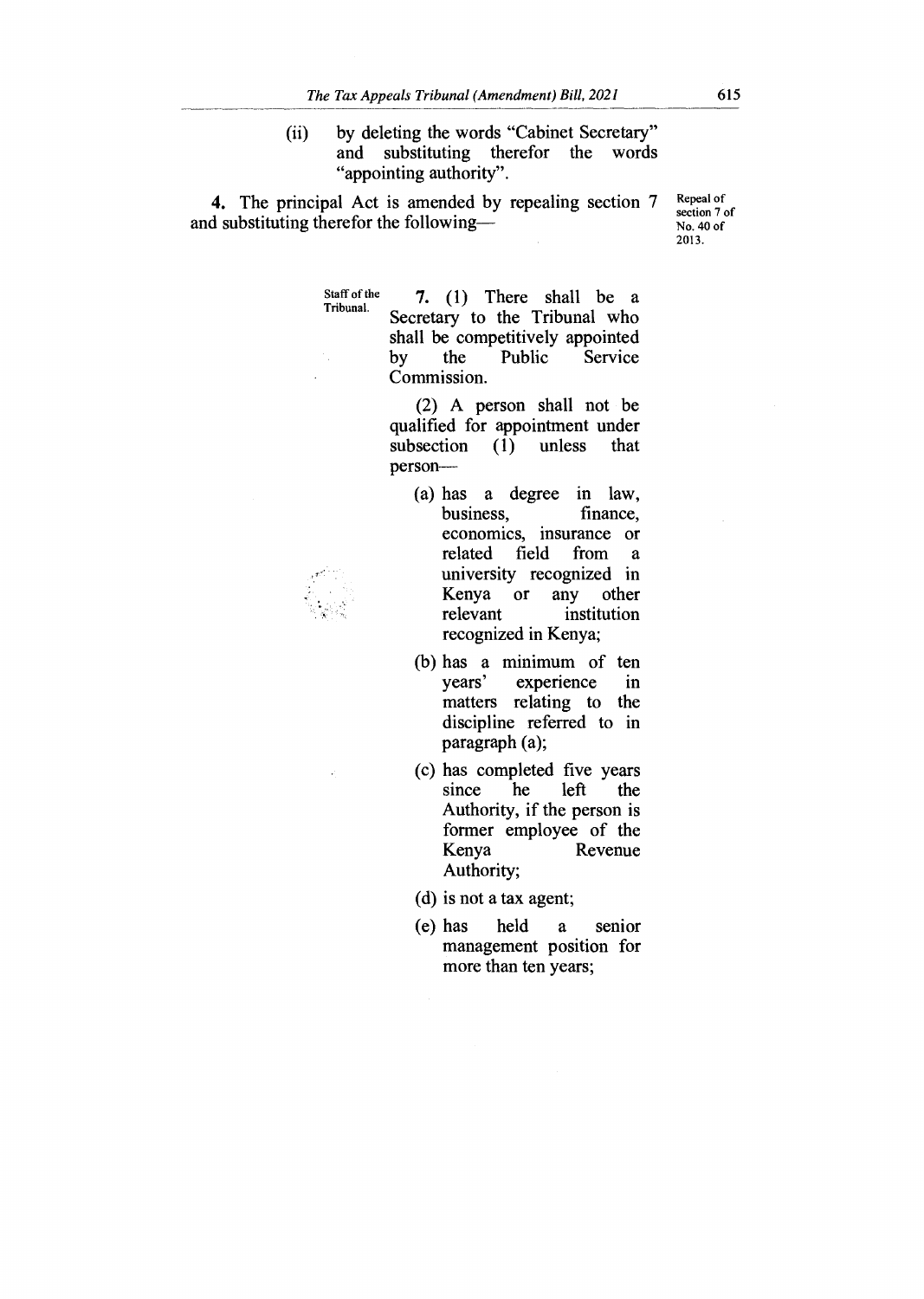- $(f)$  has not been convicted of a felony;
- (g) has not been adjudged bankrupt by a court of competent jurisdiction;
- (h) has met his tax obligations; and
- (i) meets the requirements of<br>Chapter Six of the Chapter Constitution.

(2) The Tribunal shall have such other staff, competitively, by the Public Service Commission, as may be<br>necessary for the proper necessary discharge of the functions of the Tribunal under the Act.

**5.** The principal Act is amended by inserting the following new section immediately after section 7Insertion of new sections 7A.

- Functions of the **7A.** The functions of the Secretary.<br>Secretary of the Tribunal shall include—
	- (a) the day-to-day<br>management of the management affairs of the Tribunal;
	- (b) keeping proper records of tax appeals filed, judgment delivered and the tax appeals settled out of the Tribunal;
	- (c) under the guidance of Chairperson, providing policy and strategic leadership of the Tribunal and the Secretariat;
	- (d) mobilizing and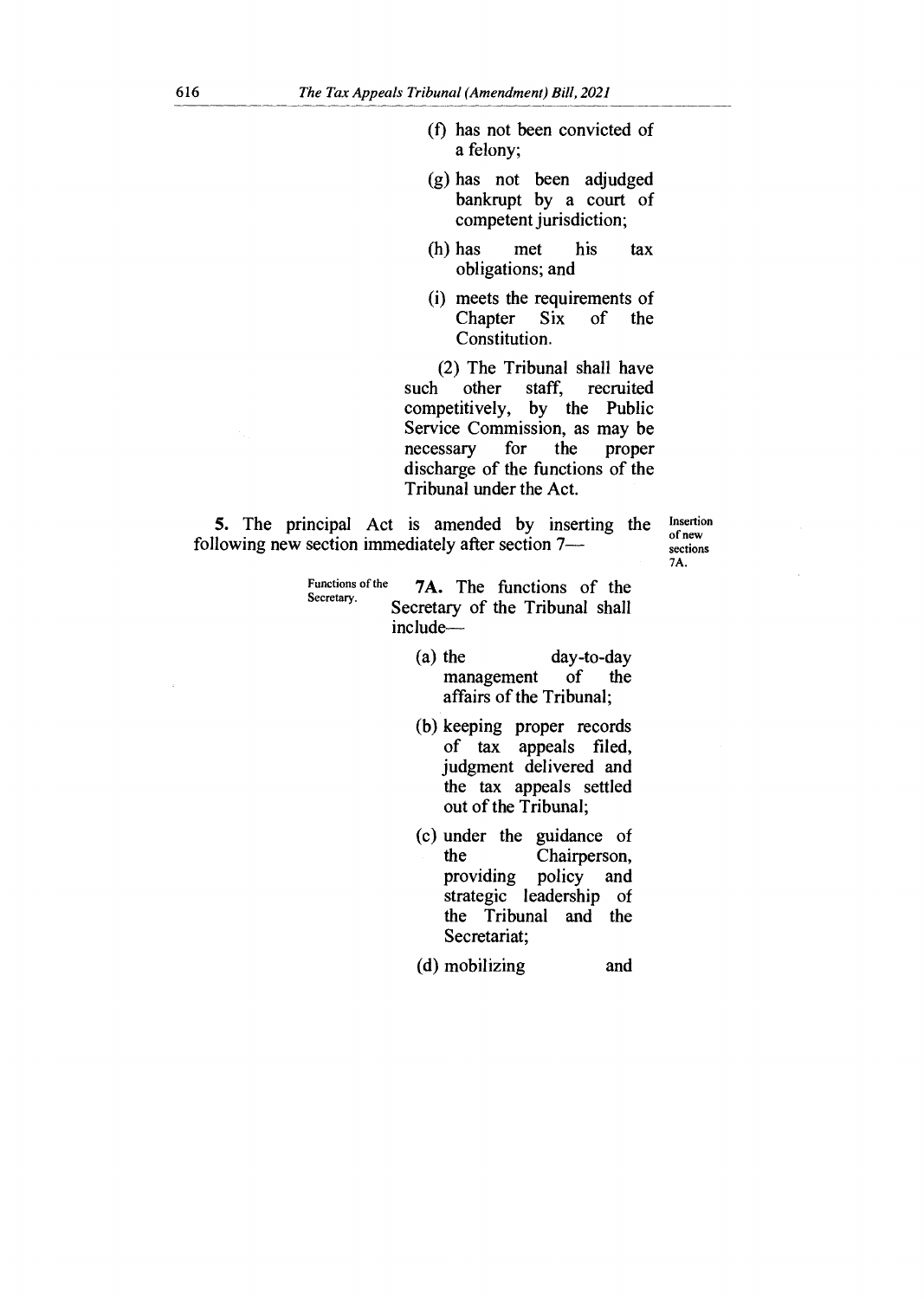managing the resources of the Tribunal;

- (e) coordinating the preparation and approval of annual budget estimates by the Tribunal through a resolution by not less than half of the members;
- (f) submitting the approved budget estimates to the<br>National Treasury in Treasury in<br>with the accordance provisions of the Public<br>Finance Management Management Act, 2012;

No. 18 of 2012.

- (g) overseeing the financial management administrative functions<br>of the Tribunal in Tribunal in<br>with the accordance<br>Public Finance Management Act, 2012;
- (h) keeping proper books of account of the financial affairs of the Tribunal; and
- (i) any other functions that may be assigned by the Chairperson from time to time.

**6.** The principal Act is amended by repealing section 8 and substituting therefor the followingRepeal of section 8 of No. . 40 of 2013.

payment of<br>expenses.

Remuneration and **8.** (1) The Chairperson or a member of the Tribunal shall be paid such remuneration as may be determined by the Cabinet Secretary in consultation with the Salaries and Remuneration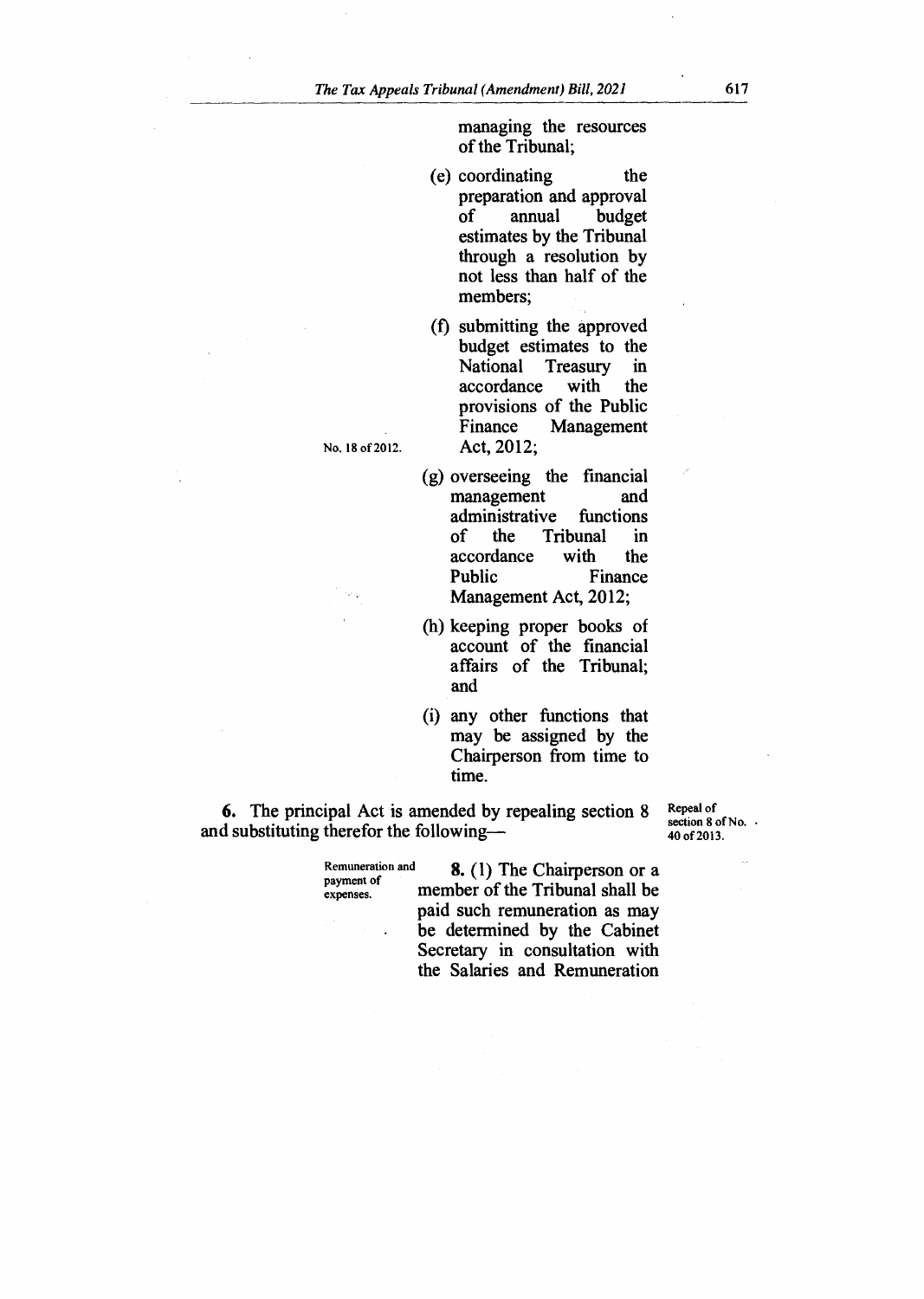Commission, from time to time.

(2) The expenses of the Tribunal shall be paid out of the funds of the Tribunal.

(3) The staff of the Tribunal shall be paid such remuneration as may be determined by the<br>Cabinet Secretary in Secretary in consultation with the Salaries and Remuneration Commission from time to time.

**7.** The principal Act is amended by inserting the following new sections immediately after section 8—

Insertion of sections 8A and 8B.

Funds of the Tribunal. **8A.** (1) The funds of the Tribunal shall consist of—

- (a) funds appropriated by Parliament;
- (b) grants, donations or bequeaths received by the Tribunal;
- (c) fees charged under section 12;
- (d) fines or any other charges imposed by the Tribunal to any party to a tax dispute or party's agent, in the performance of its duties under this Act; and
- (e) any other monies as may, with the approval of the<br>Cabinet Secretary, be Cabinet Secretary, be<br>received by or made or made available to the Tribunal, purpose of performing its functions.

(2) The funds of the Tribunal shall be used for the purpose for which the Tribunal is established.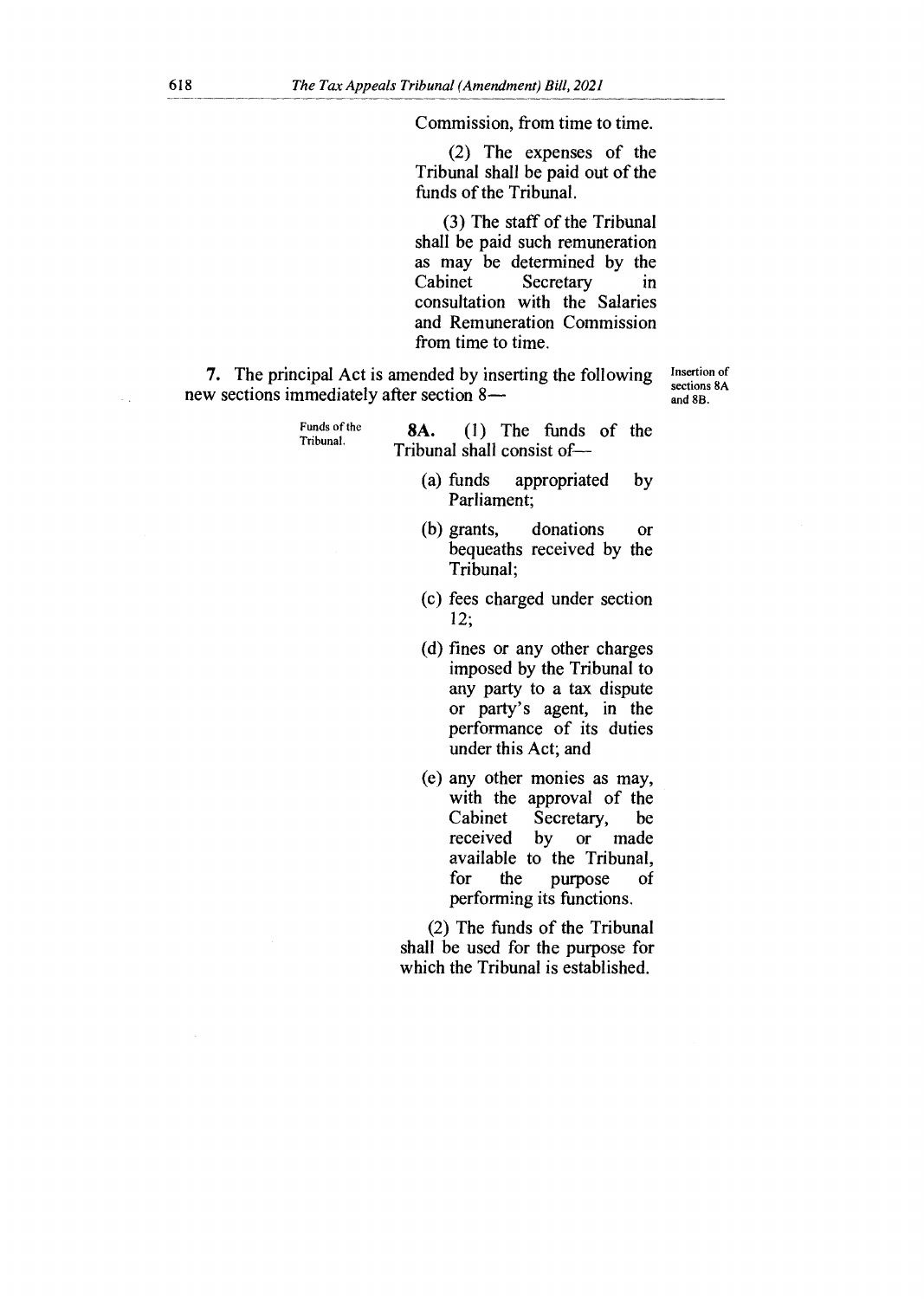(3) Any unutilized funds at the end of a financial year shall be retained by the Tribunal as reserve funds, and subject to the budget of the Tribunal, be used in the following financial year.

Accounts and Audit.

**8B.** The books of account of the Tribunal shall be audited by the Auditor General in accordance with the Public Audit Act, 2015.

No.34 of 2015.

**8.** Section 11 of the principal Act is amended in subsection (2) by inserting the word "not" immediately after the word "shall".

**9.** Section 13 of the principal Act is amended—

- (a) in subsection  $(1)(a)$ , by inserting the words "or through electronic means" at the end of the sentence;
- (b) in subsection (3), by inserting the words "or through electronic means" immediately after the words "in writing"; and
- (c) in subsection (7), by inserting the following proviso at the end of the sentence—

"Provided that in case the Tribunal is not able to conclude hearing an appeal within ninety days, the Tribunal may through a resolution made by not less than half of its Members, extend the time for hearing and determination of the appeal by not more than thirty days. "

**10.** Section 16 of the principal Act is amended in subsection (1) by inserting the words "or through electronic means" immediately after the words "in writing".

**11.** Section 25 of the principal Act is amended in subsection (1) by inserting the words "of the High Court of Kenya" at the end of the sentence.

**12.** Section 27 of the principal Act is amended in subsection (1) by inserting the words "or through electronic

Amendment to section 16 of the Act No.40 of 2013

Amendment to section 25 of the Act No.40 of 2013.

Amendment to section 27 of the Act No.40

Amendment of section 11 of No. 40 of 2013.

Amendment of section 13 of No. 40 of 2013.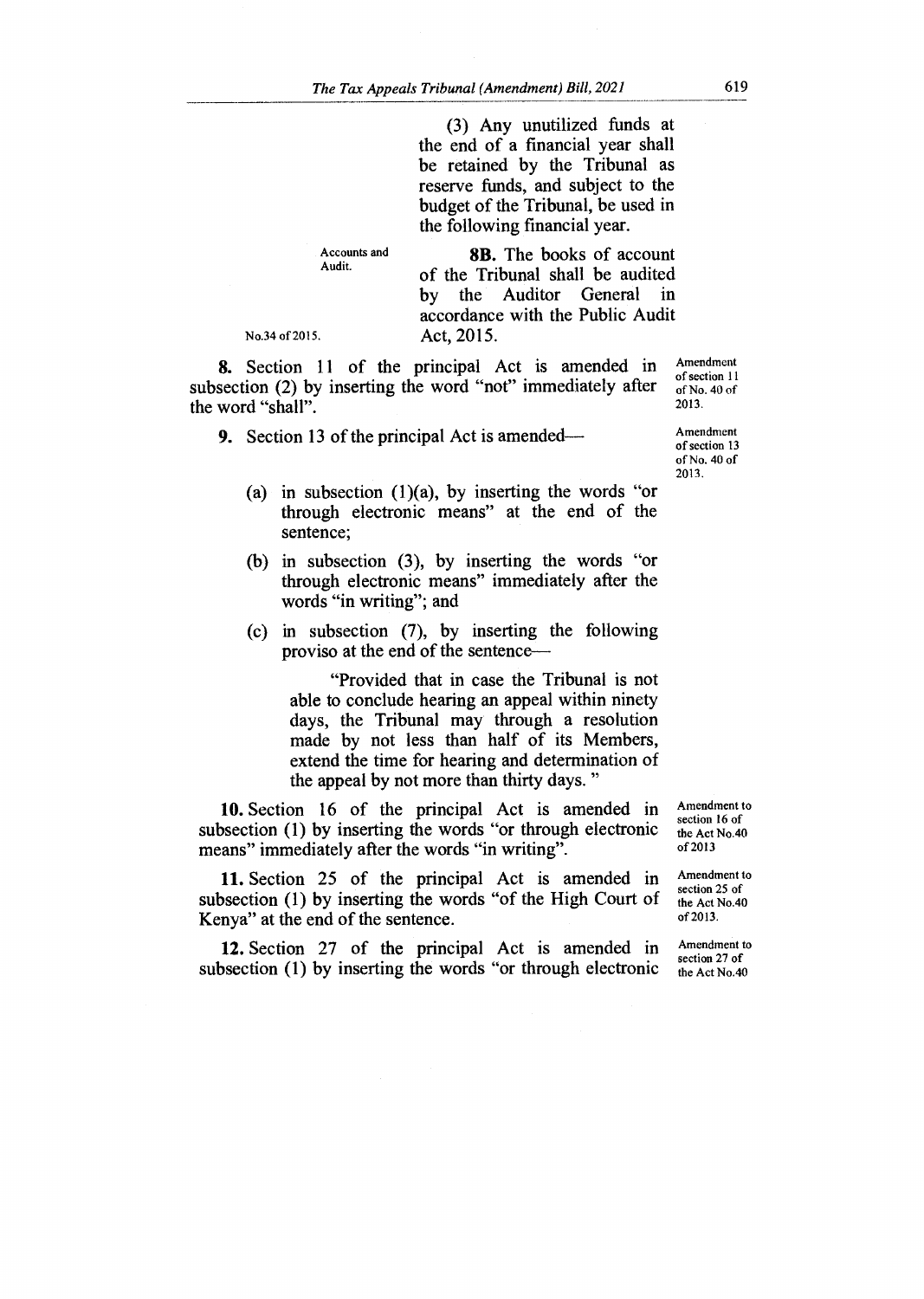means" immediately after the words "in writing".

**13.** Section 29 of the principal Act is amended—

Amendment to section 29 of

the Act No.40 of 2013.

of 2013.

- (a) in subsection (3), by inserting the words "or through electronic means" immediately after the words "in writing"; and
- (b) in subsection (4), by inserting the words "or through electronic means" immediately after the words "in writing".

**14.** The principal Act is amended by inserting the following new section immediately after section 29—

> Review of **29A.** (1) A person who is decree or orders. aggrieved by a decree or an order from which no appeal has been preferred from the Tribunal to the High Court, may apply for review of the decree or the order within seven days from the date the decree or order was made by the Tribunal:

> > Provided that such person has not appealed to the High Court in respect of the decree or the order which is applying for review.

> > (2) Applications for review of decree or orders under subsection (1) may be made—

> > > (a) upon the discovery of new and important matter or evidence which, after the exercise of due diligence, was not within the knowledge of the applicant or could not be produced by the applicant at the time when the decree was passed or the order was made;

Insertion of new section 29A.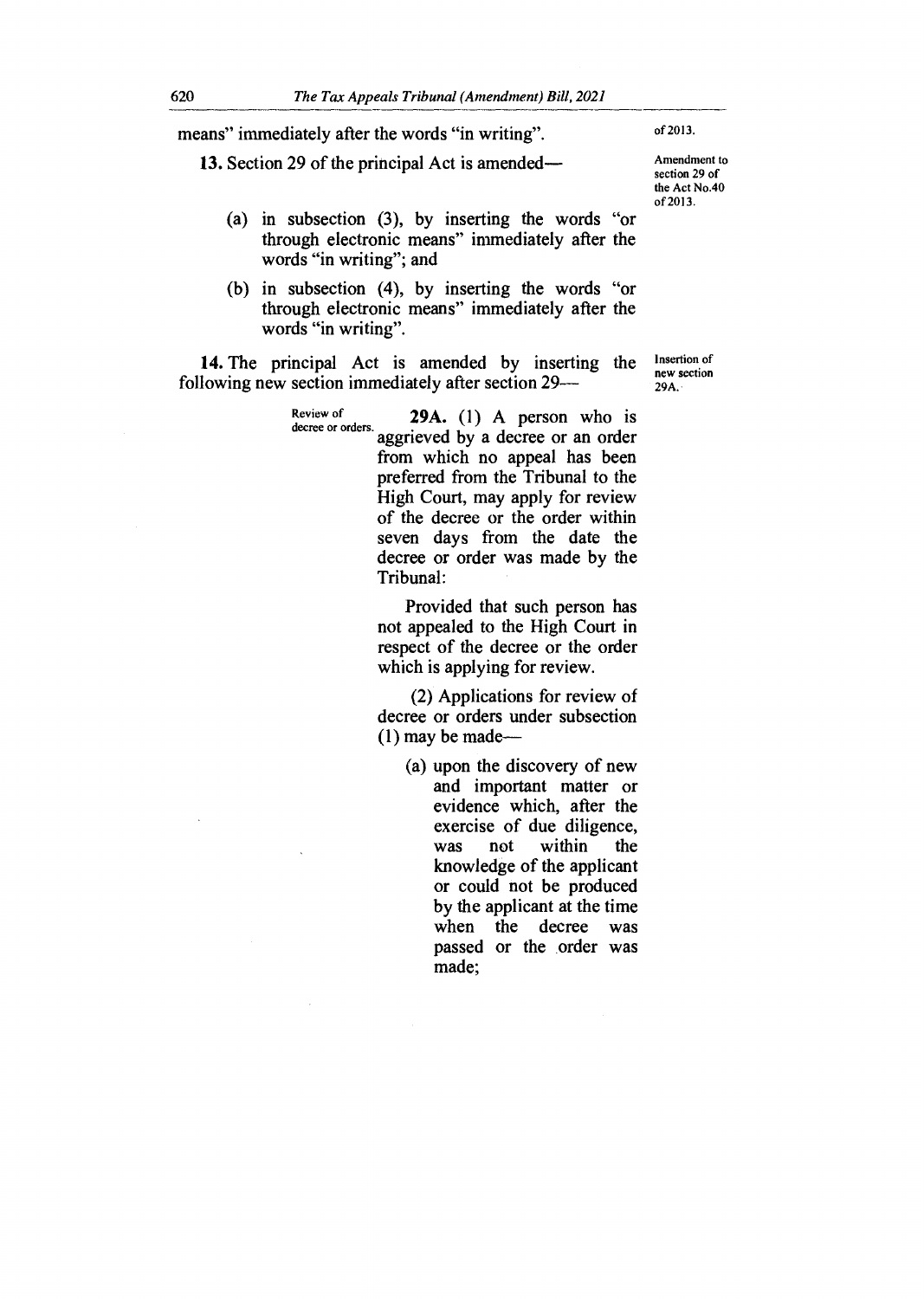- (b) on account of some mistake or error apparent on the face of the record; or
- (c) for any other sufficient reason.

(3) Upon receipt of an application for review under subsection (1), the Tribunal may, set aside, vary or affirm the decree or the order, stating reasons for review as it deems fit.

15. Section 32 of the principal Act is amended by inserting the following new subsection immediately after subsection  $(1)$  —

> "(1A) A party that has appealed against the decision of the Tribunal in subsection (1) shall within two days of lodging a notice of appeal, serve a copy of the notice on the other party."

16. The principal Act is amended in section 35 deleting<br>the opening sentence and substituting therefor the opening sentence and substituting therefor following—

> "An action, suit, prosecution or any other proceeding, shall not be brought or instituted against a person who is or was a Chairperson, a member of the Tribunal or an officer of the Tribunal in respect of any act done or omitted to be done in good faith in the discharge of any function under this Act, unless, having regard to the circumstances of the case, such act or omission is found to be—"

17. Section 36 of the principal Act is amended—

- (a) in subsection (1), paragraph (c), by deleting the word "Commissioner" and substituting therefor the word "Chairperson"; and
- (b) in subsection (2), by deleting the word "Commissioner" and substituting therefor the word "Chairperson."

 $18.$  Section 44 of the principal Act is amended by Amendment to

Amendment to section 35 of Act No.40 of 2013.

Amendment to section 32 of Act No.40 of 2013.

Amendment to section 36 of Act No.40 of 2013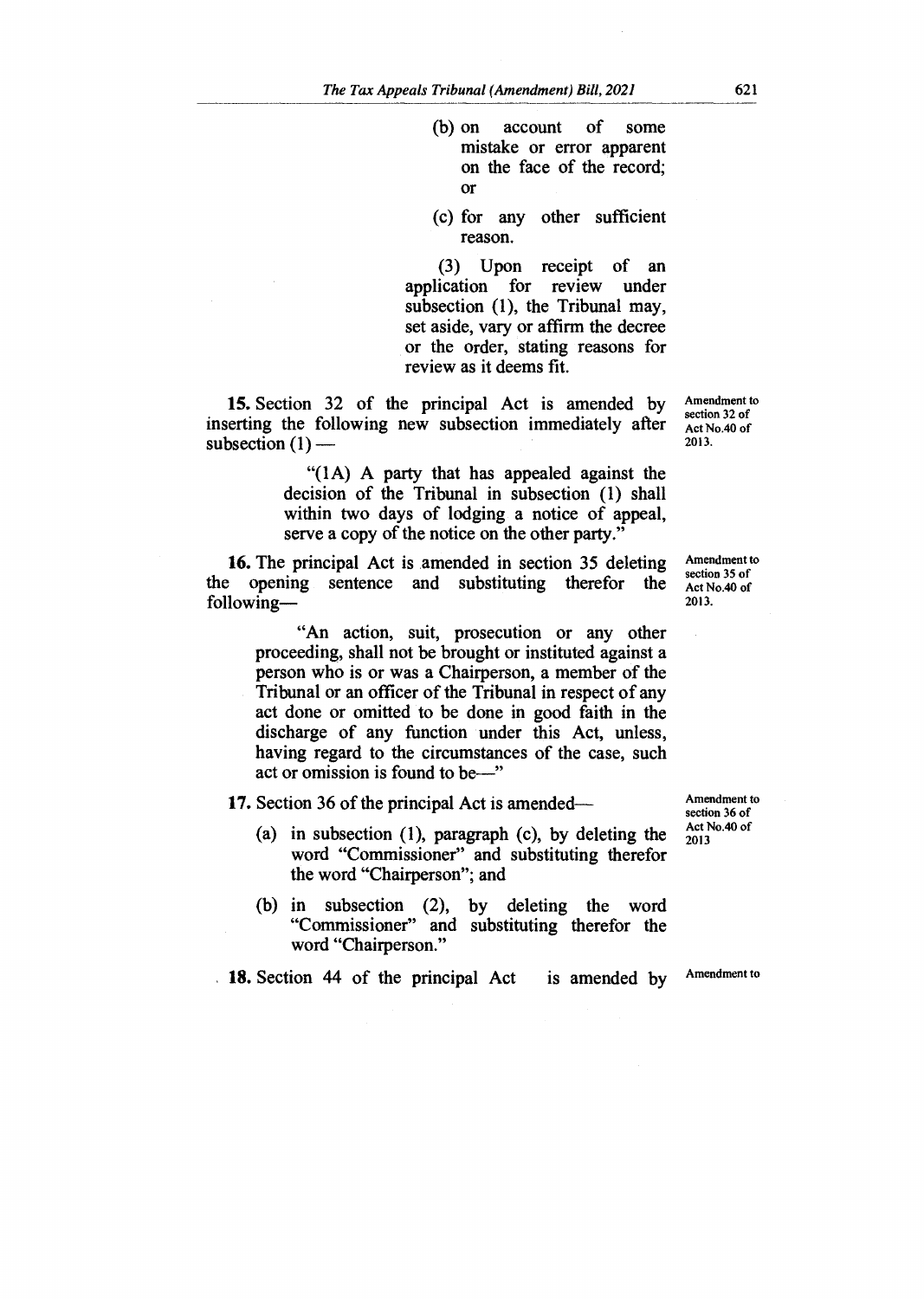inserting the following new subsections immediately after subsection  $(3)$  —

section 44 of Act No.40 of 2013.

- (4) The Chairperson and the other members of the Tribunal appointed before the commencement of this Act shall continue to hold office for the unexpired duration of their term as if they have been appointed under section 4.
- (5) The Secretary and the other staff serving the Tribunal before commencement of this Act shall continue to hold office until the Public Service Commission appoints the staff of the Tribunal.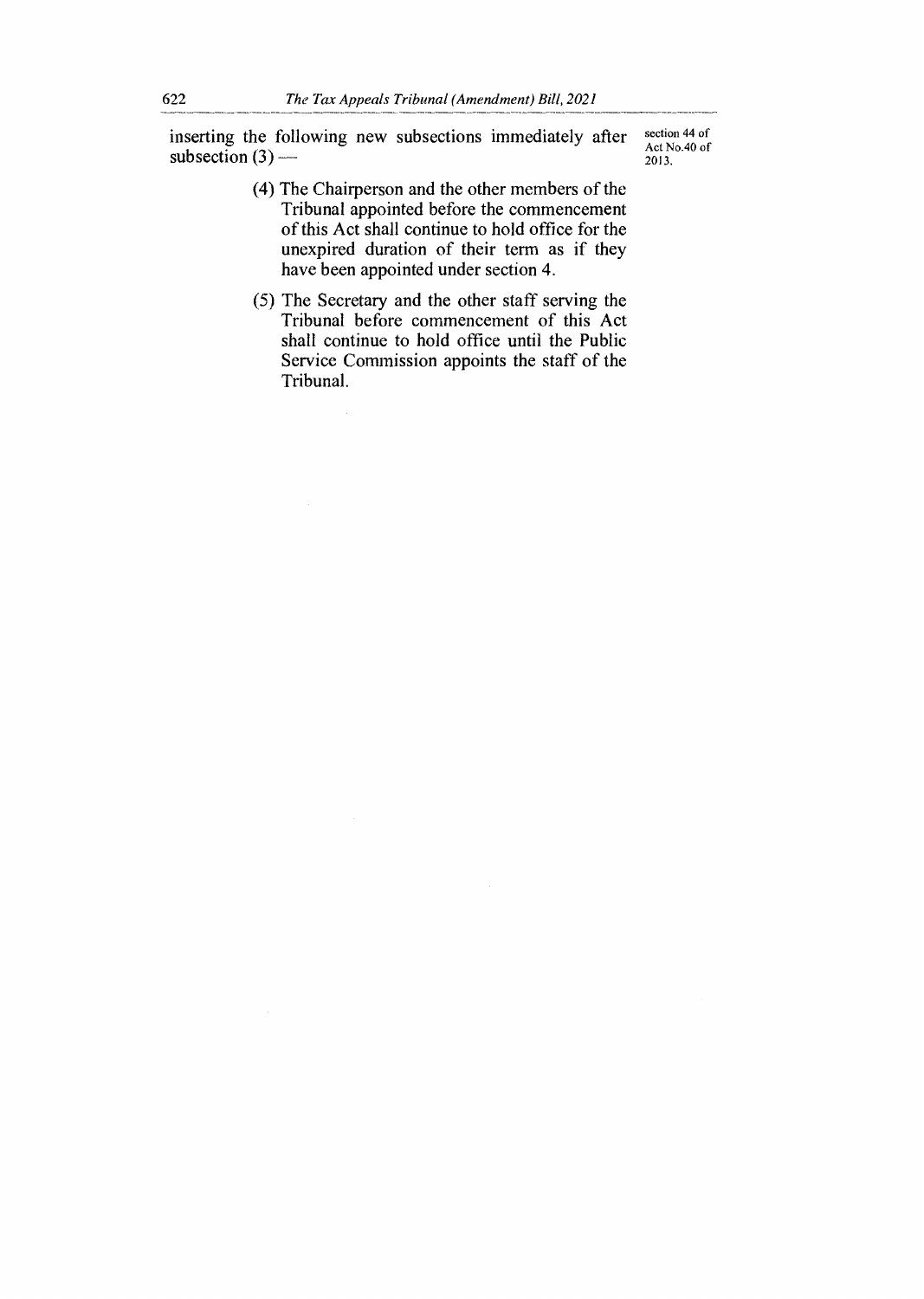# **MEMORANDUM OF OBJECTS AND REASONS**

The purpose of the Bill is to amend the Tax Appeals Tribunal Act, 2013 to address the challenges affecting the performance of the Tax Appeals Tribunal to facilitate the expedition of tax disputes in the country.

**Clause 1** of the Bill sets out the short title of the proposed Act.

**Clause 2** of the Bill seeks to repeal section 4 of Act and substitute therefor a new section 4 to provide for the composition of members of the Tribunal, appointed by the Judicial Service Commission. The Clause further seeks to amend the Act by introducing new sections 4A and 4B providing for the qualifications of the members of the Tribunal and appointment procedures respectively.

**Clause 3** of the Bill seeks to amend section 5 of the Act to provide that service by the Chairperson and members of the Tribunal shall be on fulltime basis.

**Clause 4** of the Bill contains the proposal to amend the Act by repealing the current section 7 and replacing it with a new section 7. The new section 7 provides for the staff of the Tribunal, including the Secretary to the Tribunal appointed by the Public Service Commission.

**Clause 5** of the Bill seeks to amend the Act by introducing section 7A. The new section provides for the functions of the Secretary to the Tribunal, that include:

- (a) the day-to-day management of the affairs of the Tribunal;
- (b) keeping proper records of tax appeals filed, judgment delivered and the tax appeals settled out of the Tribunal;
- (c) under the guidance of the Chairperson, providing policy and strategic leadership of the Tribunal and the Secretariat, etc.

**Clause 7** of the Bill seeks to amend the Act by repealing section 8 and replacing therefor with a new section 8 providing for the remuneration and payment of expenses to the members of the Tribunal.

**Clause 8** of the Bill proposes to amend the Act by inserting new sections immediately after section 8 to provide for the source of Funds of the Tribunal and auditing the books of account of the Tribunal respectively.

**Clauses 9, 10, 12 and 13** of the Bill seeks to amend sections 13, 16, 27 and 29 to provide for electronic means as an alternative way of communication under the Act.

**Clause 14** of the Bill proposes to amend the Act by inserting a new section immediately after section 29 to allow for a person who is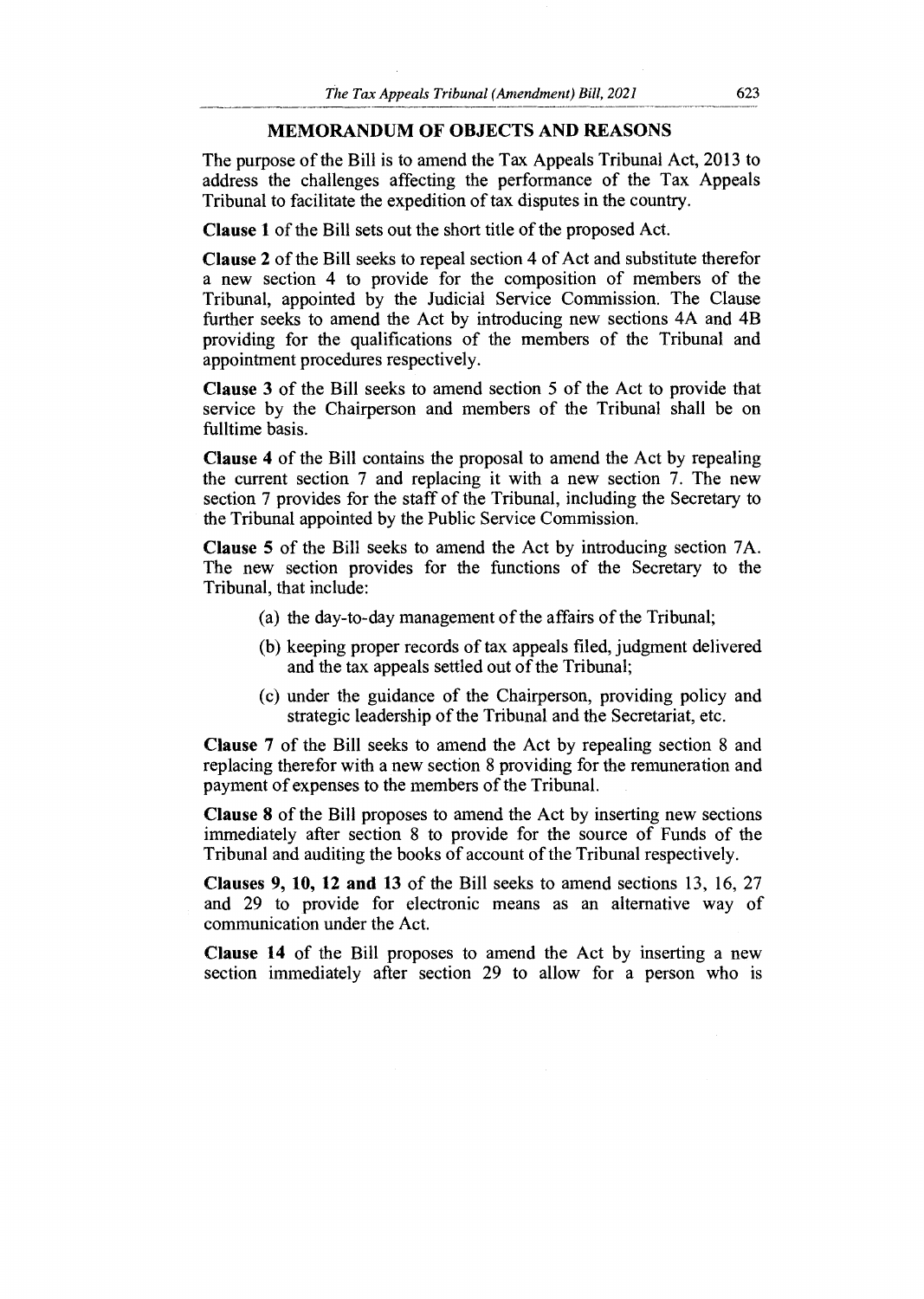aggrieved by a decree or an order from which no appeal has been preferred by Tribunal to apply for review of the said decree or the order within seven days from the date the decree or order was made to the Tribunal provided that such person has not appealed to the High Court in respect of the decree or the order which is applying for review.

**Clause 15 of** the Bill seeks to amend section 32 of the Act to require a party that has appealed against the decision of the Tribunal under the section to, within two days of lodging a notice of appeal, serve a copy of the notice on the other party.

**Clause 18 of** the Bill seeks to amend section 44 of the Act by saving the unexpired term of the current members of the Tribunal and staff for continuity.

Dated the 5th May, 2021.

AMOS KIMUNYA, *Leader of the Majority Party.*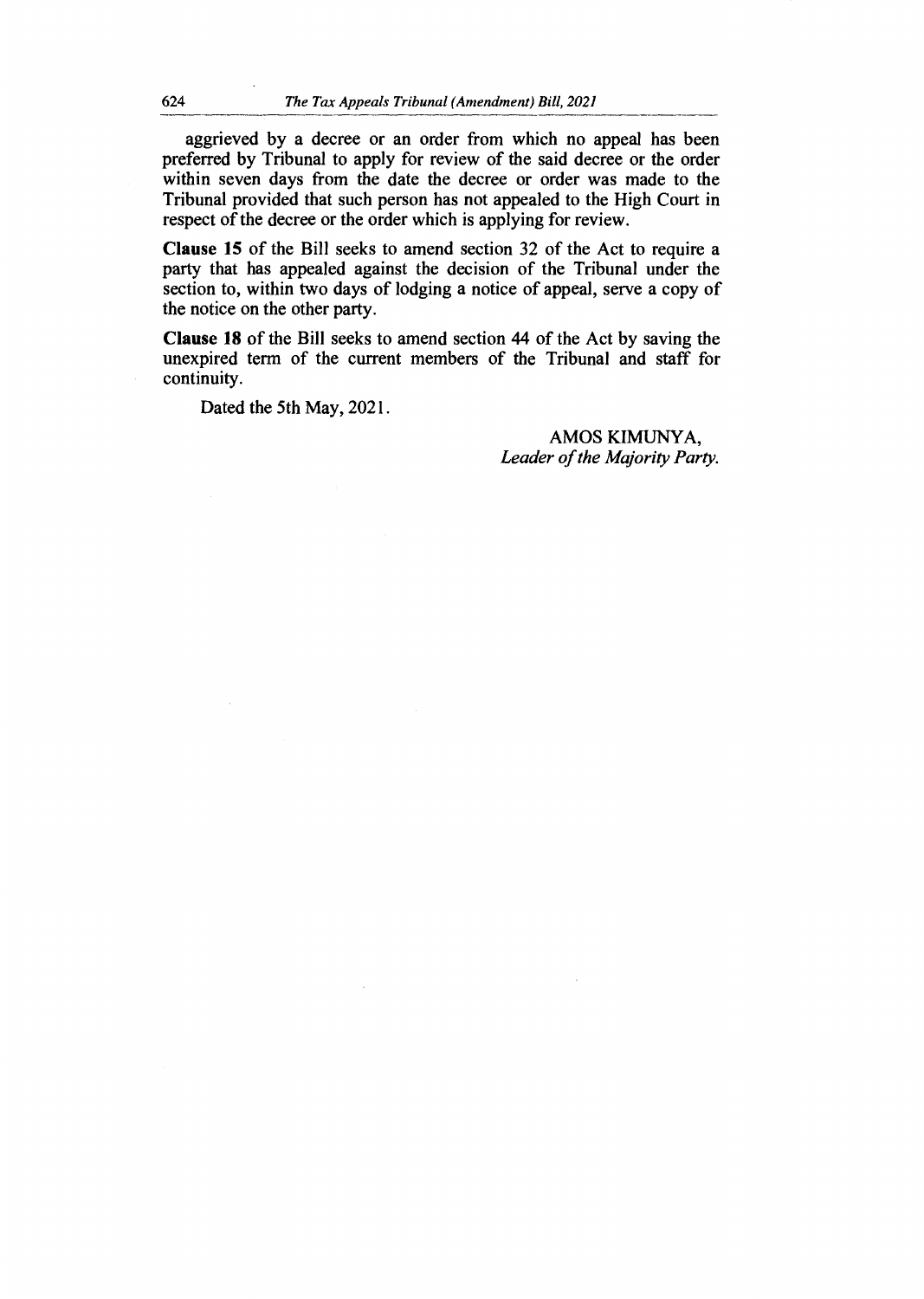*Section 4 of No.40 of 2013, which it is proposed to repeal—*

#### **Membership of the Tribunal**

(1) The Tribunal shall consist of a Chairperson and not less than fifteen but not more than twenty other members, who shall, subject to this Act, be appointed by the Cabinet Secretary upon such terms and conditions of service as the Cabinet Secretary may determine.

(2) Not more than five members of the Tribunal appointed under subsection (1) shall be advocates of the High Court of Kenya.

(3) A person shall not be appointed a Chairperson or a member of the Tribunal under this section unless that person—

- (a) in case of the Chairperson, is qualified to be appointed as a Judge of the High Court; and
- (b) in case of a member—
	- (i) is of high moral character and integrity in accordance with Chapter six of the Constitution;
	- (ii) hold a degree in law, business, finance, public finance, economics, insurance or related discipline from a university recognised in Kenya or any other relevant qualification from an institution recognised in Kenya;
	- (iii) has at least ten years' experience in matters relating to the discipline referred to in paragraph (b);
	- (iv) is not a public officer or an employee of Kenya Revenue Authority or a tax agent;
	- (v) has met his tax obligations;
	- (vi) has not been convicted of an offence under any law; and
	- (vii) has not been adjudged bankrupt by a court of competent jurisdiction.

*Section 5 of No.40 of 2013, which it is proposed to amend—* 

(2) A person appointed under this Act shall cease to hold office if that person—

(a) resigns from office by notice in writing addressed to the Cabinet Secretary;

(3) If the Cabinet Secretary is of the opinion that a member of the Tribunal should be removed in accordance with subsection  $2(f)$  and  $(g)$ , the Cabinet Secretary shall appoint a committee consisting of three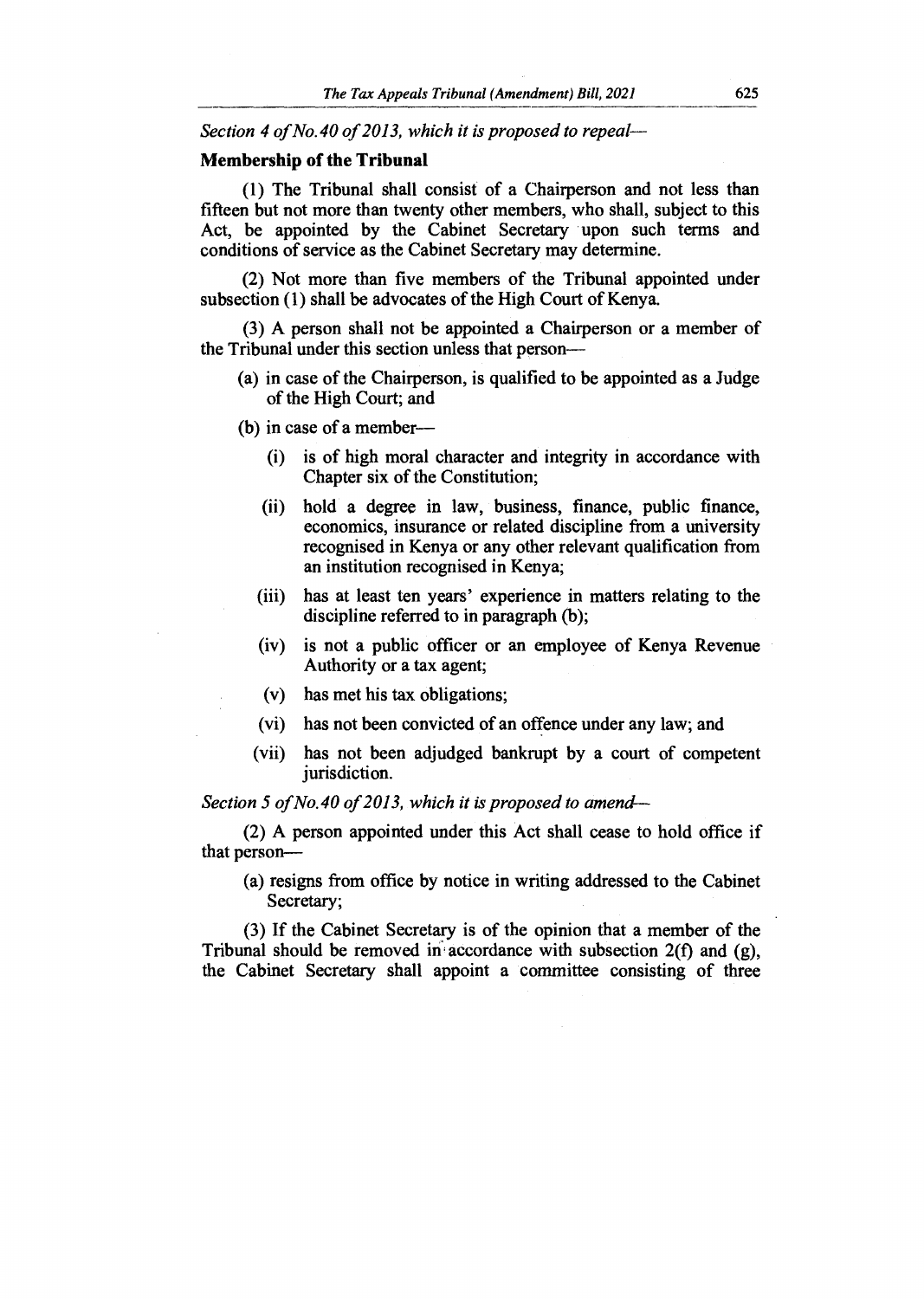persons of reputable character, one of whom shall be an advocate of the High Court, to inquire into the matter or conduct of the member in question and recommend to the Cabinet Secretary.

(4) Where a question of the removal of a member of the Tribunal is referred to a committee under this section, the Cabinet Secretary shall, subject to subsection (6), suspend the member from the Tribunal.

(6) A suspension under subsection (3) shall cease to have effect if the committee advises the Cabinet Secretary that the member suspended should not be removed from office.

*Section 7 of No. 40 of 2013, which it is proposed to repeal—*

#### **Secretary to the Tribunal**

(1) The Cabinet Secretary shall provide such staff, including the Secretary, as may be necessary for the proper discharge of the functions of the Tribunal under this Act.

(2) The Secretary referred to under subsection  $(1)$  shall---

- (a) be knowledgeable in procedures of a tribunal; and
- (b) have a minimum of five years' experience in finance, economics or legal practice.

*Section 8 of No.40 of 2013, which it is proposed to repeal—*

#### **Expenses and payment of allowances**

(1) The members of the Tribunal shall be paid such allowances for expenses as the Cabinet Secretary may determine.

(2) The expenses of the Tribunal, including the allowances for expenses of the members of the Tribunal, shall be made out of funds provided by Parliament through the National Treasury.

*Section 11(2) of No.40 of 2013, which it is proposed to amend—*

#### **Clerk of the panel**

(2) A person shall be qualified to be appointed as a clerk unless that person is qualified to serve as a court clerk.

*Section 13(1), (3) and (7) of No.40 of 2013, which it is proposed to amend—* 

#### **Procedure for appeal**

(1) A notice of appeal to the Tribunal shall—

(a) be in writing;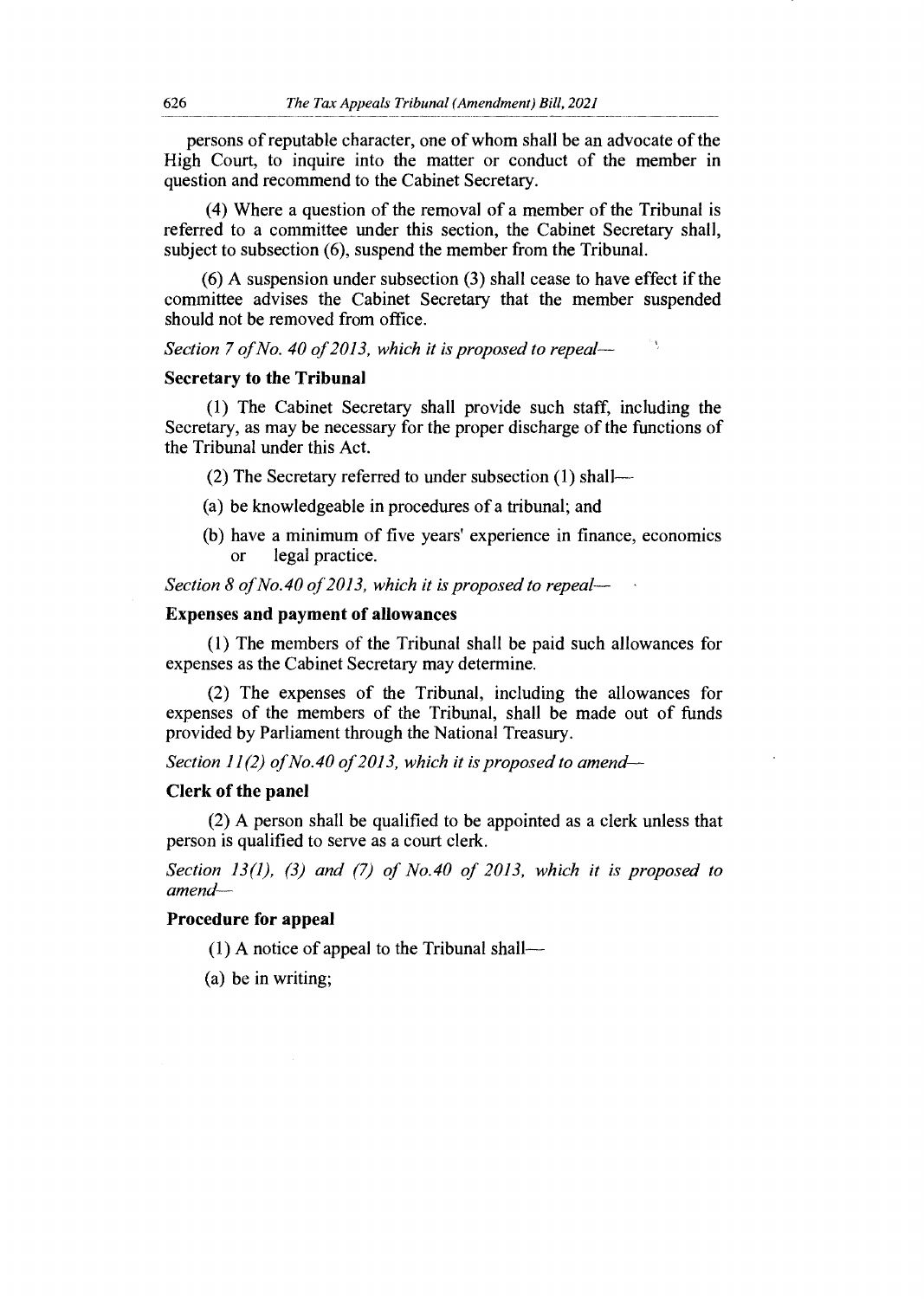**(3) The Tribunal may, upon application in writing, extend the time for filing the notice of appeal and for submitting the documents referred to in subsection (2).** 

**(7) The Tribunal shall hear and determine an appeal within ninety days from the date the appeal is filed with the Tribunal.** 

*Section 16 of No.40 of 2013, which it is proposed to amend—*

#### **Hearing**

**(1) The Secretary to the Tribunal shall advise all parties in writing of the time and place of the hearing at least fourteen days before the commencement of hearing.** 

*Section 25(1) of No.40 of 2013, which it is proposed to amend—*

#### **Representation before the Tribunal**

**(1) For the hearing of proceedings before the Tribunal, the appellant may appear in person or be represented by a tax agent or by an advocate.** 

*Section 27(1) of No.40 of 2013, which it is proposed to amend—*

## **Discontinuance, dismissal or reinstatement of an appeal**

**(1) An appellant may, by notice in writing, withdraw the appeal.** 

*Section 29(3) and (4) of No.40 of 2013, which it is proposed to amend—* 

**(3) The Tribunal shall make a decision in writing—** 

**(a) affirming the decision under review;** 

**(b) varying the decision under review; or** 

**(c) setting aside the decision under review and either—** 

- **(i) making a decision in substitution for the decision so set aside; or**
- **(ii) referring the matter to the Commissioner for reconsideration in accordance with any directions or recommendations of the Tribunal.**

**(4) The Tribunal shall give reasons in writing for its decision, including its findings on material questions of fact and reference to the evidence or other material on which those findings were based.**